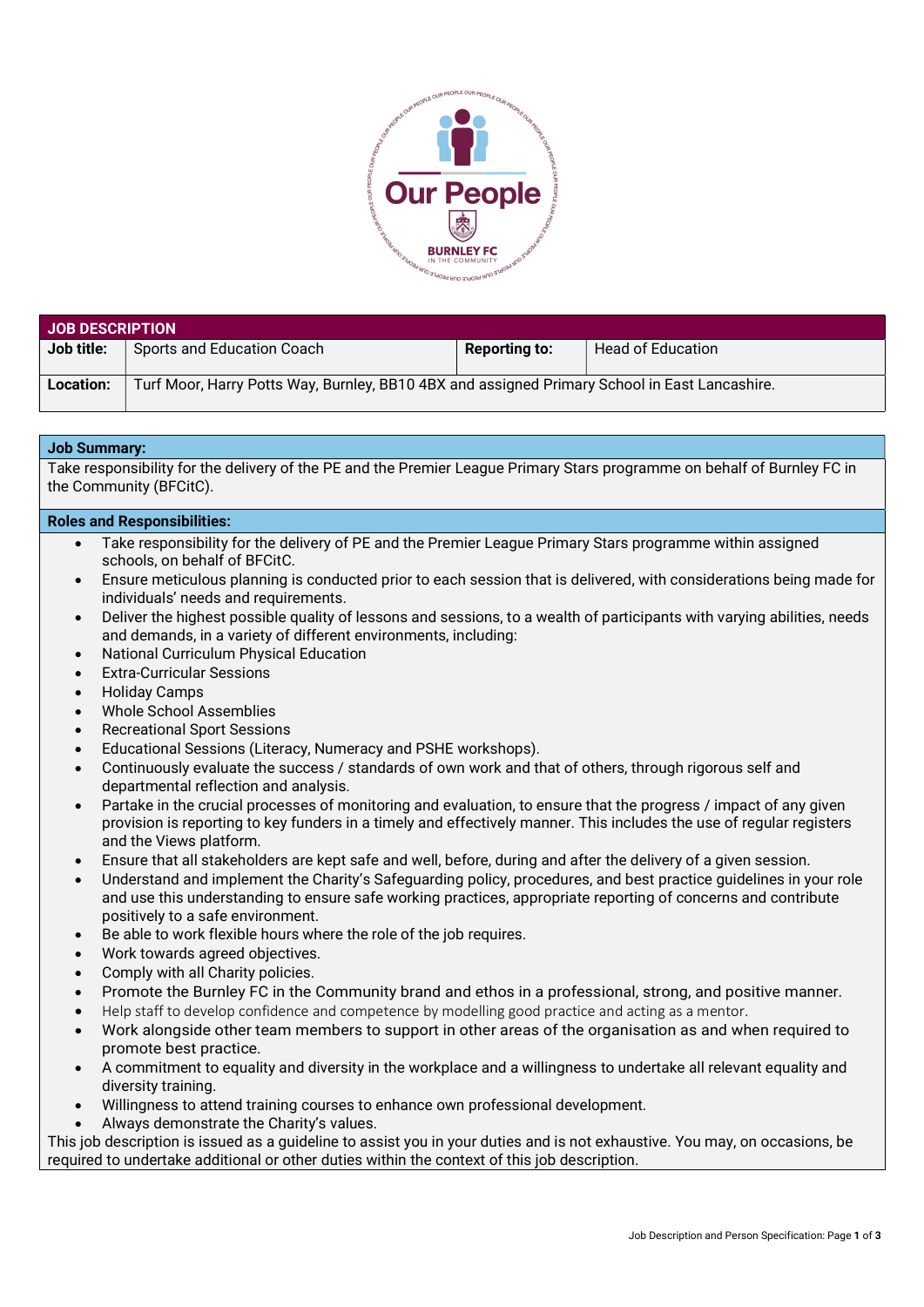

| <b>PERSON SPECIFICATION</b>    |                                                                                                                                                                                                                                                                                                                                                                                                                                                      |                                                                                                                                                                                                                                                                                                                                                                                                                                                                                                                                                                                                                                                                                                               |  |  |
|--------------------------------|------------------------------------------------------------------------------------------------------------------------------------------------------------------------------------------------------------------------------------------------------------------------------------------------------------------------------------------------------------------------------------------------------------------------------------------------------|---------------------------------------------------------------------------------------------------------------------------------------------------------------------------------------------------------------------------------------------------------------------------------------------------------------------------------------------------------------------------------------------------------------------------------------------------------------------------------------------------------------------------------------------------------------------------------------------------------------------------------------------------------------------------------------------------------------|--|--|
| <b>CRITERIA</b>                | <b>ESSENTIAL</b>                                                                                                                                                                                                                                                                                                                                                                                                                                     | <b>DESIRABLE</b>                                                                                                                                                                                                                                                                                                                                                                                                                                                                                                                                                                                                                                                                                              |  |  |
| QUALIFICATIONS                 | Level 2 Coaching certificate in<br>$\bullet$<br>any chosen sport.<br>Safeguarding certificate or the<br>$\bullet$<br>willingness to undertake training.<br>First Aid certificate or the<br>$\bullet$<br>willingness to undertake training.<br>Five GCSEs at grade C or above<br>$\bullet$<br>Relevant training for working with<br>$\bullet$<br>children.                                                                                            | Level 1 or 2 Sports certificate in<br>a second, or multiple sports.<br>A teaching qualification (PTTLS,<br>QTS, PGCE).<br>Level 3 Certificate in Supporting<br>PE and School Sport (AfPE) OR<br>similar.<br>Mental Health First Aid /<br>Awareness certificate or similar.<br>PE School Sports Certificate.<br>$\bullet$<br>A degree or equivalent<br>experience in a relevant area of<br>work.                                                                                                                                                                                                                                                                                                               |  |  |
| <b>EXPERIENCE &amp; SKILLS</b> | Experience of working on sport-<br>$\bullet$<br>based projects.<br>Experience of delivering the PE<br>$\bullet$<br>curriculum in Primary schools.<br>Experience of working in a school<br>$\bullet$<br>setting.<br>Full driving license and the use of<br>$\bullet$<br>a vehicle.<br>Excellent written and oral<br>$\bullet$<br>communication skills.<br>Ability to work independently and<br>$\bullet$<br>collaboratively as a member of a<br>team. | Experience of working in the<br>$\bullet$<br>Charitable sector.<br>Experience of delivering<br>activities and interventions to<br>raise students' aspirations,<br>resilience and promote positive<br>wellbeing.<br>Knowledge and experience of<br>$\bullet$<br>Safeguarding young people and<br>vulnerable adults.<br>Disability, Female and/or BAME<br>$\bullet$<br>specific coaching experience.<br>Time management skills to be<br>$\bullet$<br>able to plan and regulate<br>workload including the ability to<br>prioritise demands and thrive<br>under pressure.<br>Excellent networking skills.<br>$\bullet$<br>Excellent IT skills including<br>intermediate abilities in all MS<br>Office programmes. |  |  |
| PERSONAL QUALITIES             | Ability to monitor, evaluate and<br>$\bullet$<br>assess project performance.<br>Willingness to take a full DBS<br>$\bullet$<br>check.<br>Meticulous standards.<br>$\bullet$<br>A friendly, positive 'can do' and<br>$\bullet$<br>courteous attitude.                                                                                                                                                                                                 | An understanding of Burnley<br>$\bullet$<br>and the surrounding<br>geographical areas.<br>A positive attitude towards<br>$\bullet$<br>professional development and<br>their own learning.                                                                                                                                                                                                                                                                                                                                                                                                                                                                                                                     |  |  |